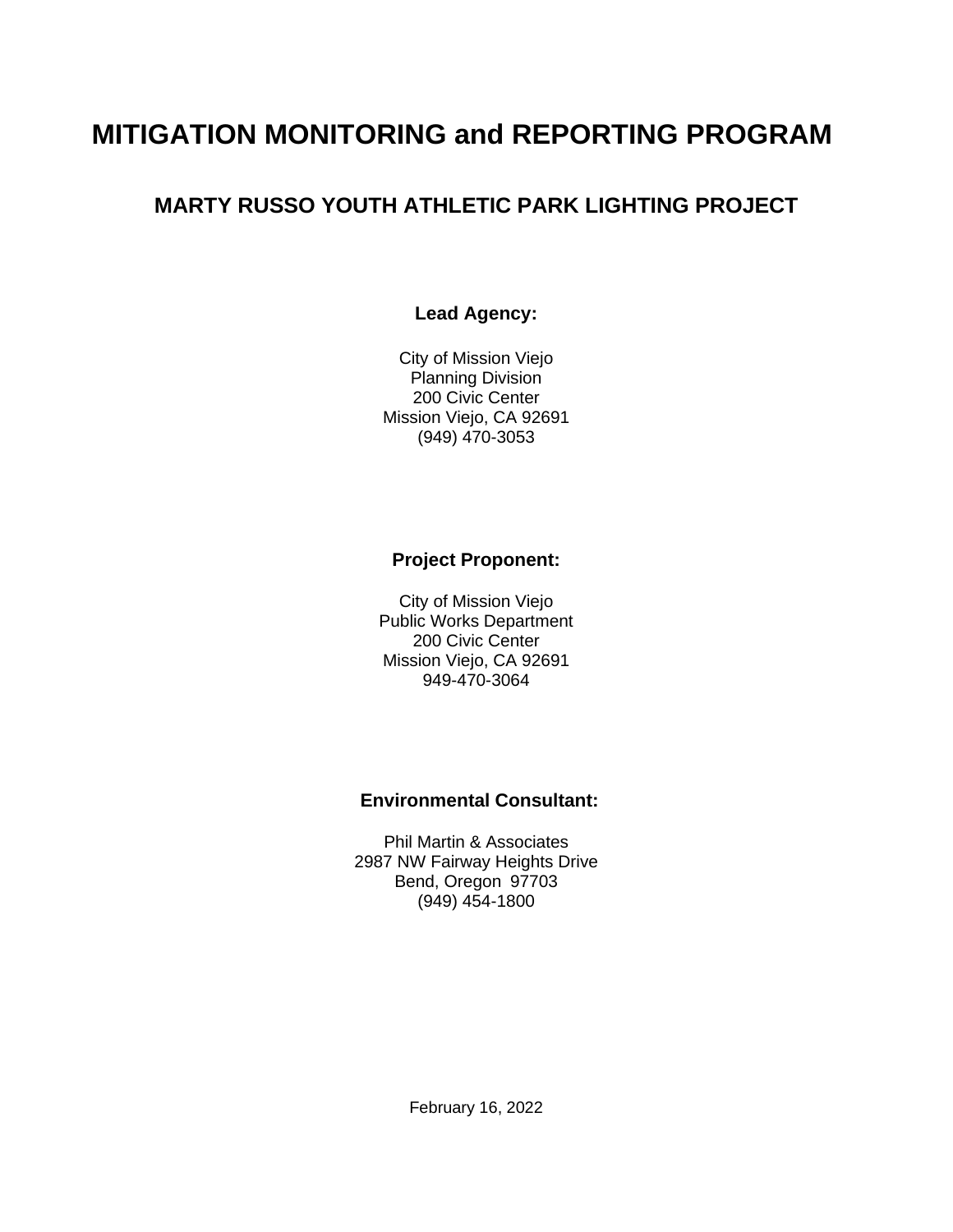### **1.0 MITIGATION MONITORING AND REPORTING PROGRAM**

## **1.1 Introduction**

This is the Mitigation Monitoring and Reporting Program (MMRP) for the Marty Russo Youth Athletic Park Lighting project. It has been prepared pursuant to the requirements of Public Resources Code §21081.6, which among other things, states that when a governmental agency adopts or certifies a CEQA document that contains the environmental review of a proposed project, "The public agency shall adopt a reporting or monitoring program for the changes made to the project or conditions of project approval, adopted in order to mitigate or avoid significant effects on the environment. The reporting or monitoring program shall be designed to ensure compliance during project implementation."

The City of Mission Viejo is the lead agency for the project, and is therefore, responsible for administering and implementing the MMRP program. The decision-makers must define specific reporting and/or monitoring requirements to be enforced during project implementation prior to final approval of the proposed project.

# **1.2 Project Overview**

The City of Mission Viejo proposes to install ten (10) galvanized steel poles ranging in height from 60' to 90' at fields 2, 3, and 7, eliminating twelve (12) portable light generators at Marty Russo Youth Athletic Park (MRYAP), located at 22056 Olympiad Road, in the R (Recreation) zone. The light fixtures will be factory aimed and utilize the latest LED technology, ensuring accurate light distribution and proper photometrics are provided on each ball field. Additionally, the light fixtures will utilize external visors to focus the light from each light pole onto each specific field, minimizing off-site light spillage and glare to the street and surrounding properties.

### **1.3 Monitoring and Reporting Procedures**

This MMRP includes the following information: (1) mitigation measures that will either eliminate or lessen the potential impact from the project; (2) the monitoring milestone or phase during which the measure should be complied with or carried out; (3) the enforcement agency responsible for monitoring mitigation measure compliance; and (4) the initials of the person verifying the mitigation measure was completed and the date of verification.

The MMRP will be in place through all phases of a project including project design (preconstruction), project approval, project construction, and operation. The City will ensure that monitoring is documented through periodic reports and that deficiencies are promptly corrected. The designated environmental monitor will track and document compliance with mitigation measures, note any problems that may result, and take appropriate action to rectify problems.

Each mitigation measure is listed and categorized by impact area, with an accompanying discussion of:

- The phase of the project during which the measure should be monitored;
	- ❑ Project review and prior to project approval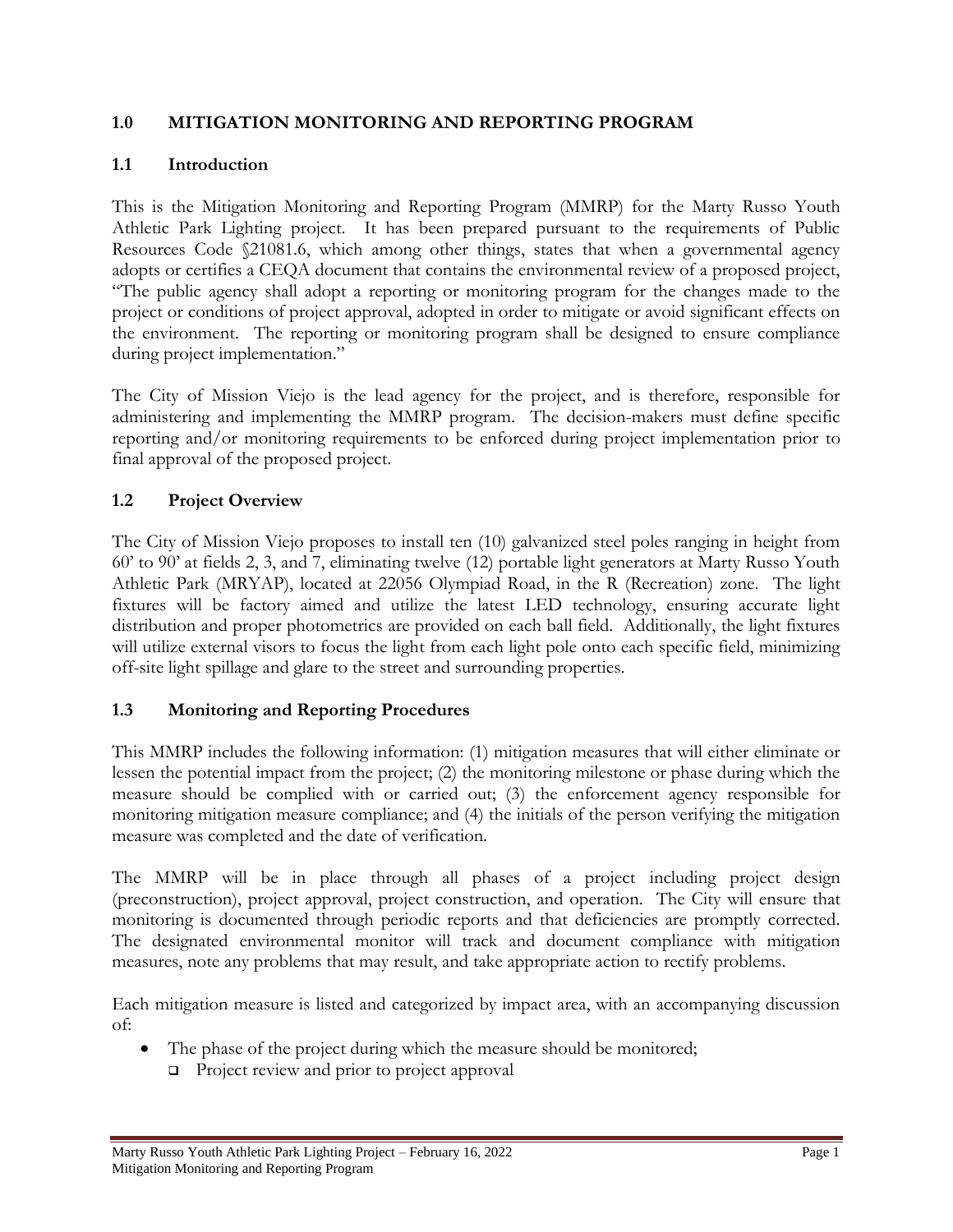- ❑ During grading or building plan check review and prior to issuance of a grading or building permit
- ❑ On-going during construction
- ❑ Throughout the life of the project
- The enforcement agency; and
- The initials of the person verifying completion of the mitigation measure and date. The MMRP is provided as **Table 1** (Mitigation Monitoring and Reporting Program).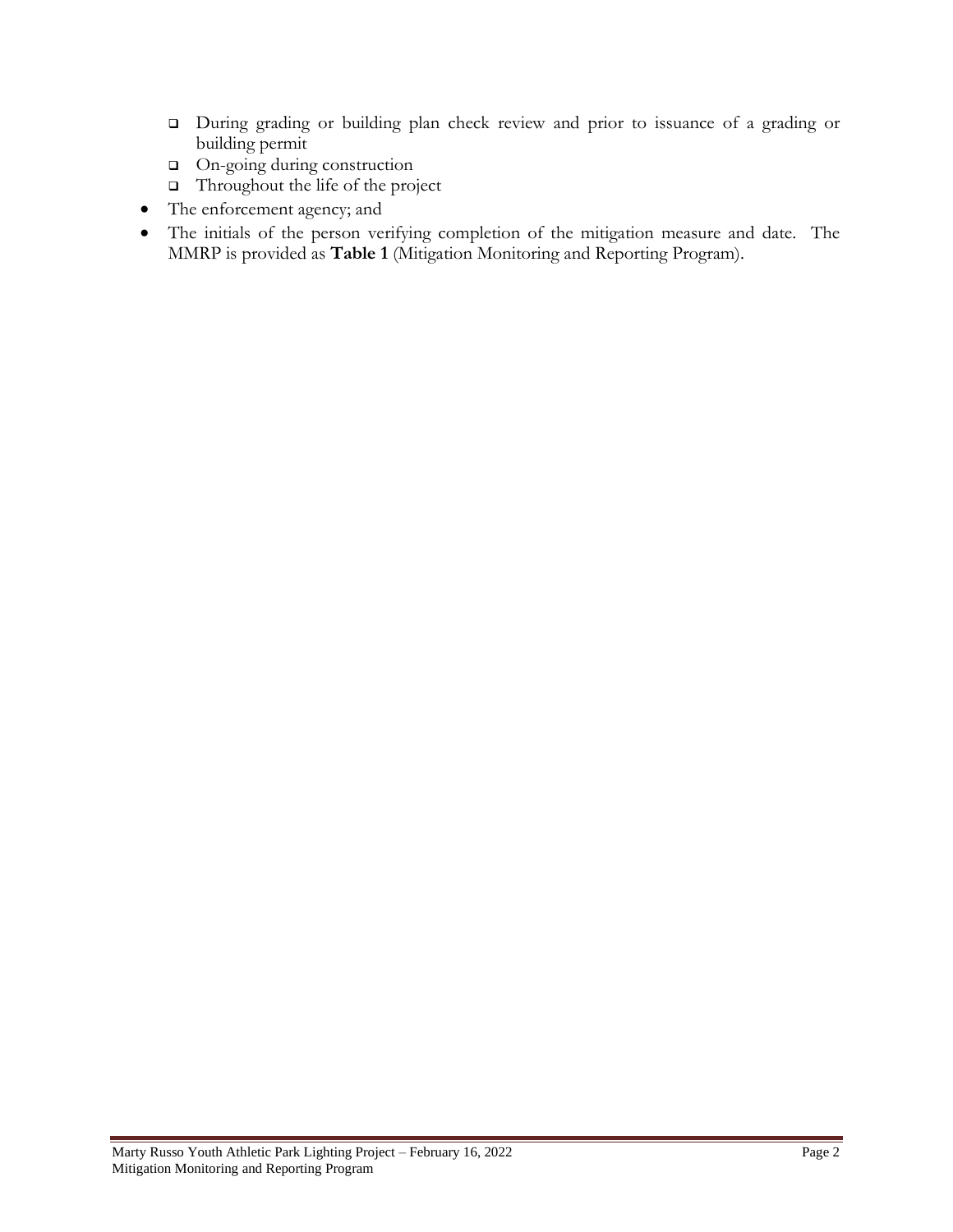**Table 1 MITIGATION MONITORING AND REPORTING PROGRAM**

| <b>Mitigation Measure</b> | <b>Mitigation Measure</b>                                                                                                                                                                                                                                                                                                                                                                                                                                                                                                                                                                                                                                                                                                           | <b>Monitoring Milestone</b>                                | <b>Enforcement Agency</b>                                    | Verification of |
|---------------------------|-------------------------------------------------------------------------------------------------------------------------------------------------------------------------------------------------------------------------------------------------------------------------------------------------------------------------------------------------------------------------------------------------------------------------------------------------------------------------------------------------------------------------------------------------------------------------------------------------------------------------------------------------------------------------------------------------------------------------------------|------------------------------------------------------------|--------------------------------------------------------------|-----------------|
| Air Quality               |                                                                                                                                                                                                                                                                                                                                                                                                                                                                                                                                                                                                                                                                                                                                     |                                                            |                                                              | Compliance      |
|                           |                                                                                                                                                                                                                                                                                                                                                                                                                                                                                                                                                                                                                                                                                                                                     |                                                            |                                                              |                 |
| No. 1.                    | Prior to the start and throughout project<br>the<br>contractor<br>construction,<br>shall<br>implement and maintain the following<br>fugitive dust control measures:<br>• Water exposed surfaces as needed to<br>avoid visible dust leaving<br>the<br>(typically<br>construction<br>$2 - 3$<br>site<br>times/day).<br>• Cover all stockpiles with tarps at the<br>end of each day or as needed.<br>· Provide water spray during loading<br>and unloading of earthen materials.<br>· Cover all trucks hauling dirt, sand, or<br>loose material to Lower Curtis Park<br>and require all trucks to maintain at<br>least two feet of freeboard.<br>• Sweep streets if visible soil material is<br>carried out from the construction site | Prior to the start and throughout<br>project construction. | City of Mission Viejo<br>Public Works Department             | Initial<br>Date |
|                           | and spills onto the street.                                                                                                                                                                                                                                                                                                                                                                                                                                                                                                                                                                                                                                                                                                         |                                                            |                                                              |                 |
| <b>Cultural Resources</b> |                                                                                                                                                                                                                                                                                                                                                                                                                                                                                                                                                                                                                                                                                                                                     |                                                            |                                                              |                 |
|                           | The City shall retain a qualified<br>professional archaeologist who meets<br>Secretary<br>of the<br>Interior's<br>U.S.<br>Qualifications<br>Professional<br>and                                                                                                                                                                                                                                                                                                                                                                                                                                                                                                                                                                     | Prior to the start of construction.                        | City of Mission Viejo<br>Community Development<br>Department |                 |
|                           | Standards, to conduct an Archaeological                                                                                                                                                                                                                                                                                                                                                                                                                                                                                                                                                                                                                                                                                             |                                                            |                                                              | Initial         |
| No. 2.                    | Sensitivity Training for construction                                                                                                                                                                                                                                                                                                                                                                                                                                                                                                                                                                                                                                                                                               |                                                            |                                                              |                 |
|                           | personnel prior to commencement of                                                                                                                                                                                                                                                                                                                                                                                                                                                                                                                                                                                                                                                                                                  |                                                            |                                                              |                 |
|                           | excavation activities. The training session                                                                                                                                                                                                                                                                                                                                                                                                                                                                                                                                                                                                                                                                                         |                                                            |                                                              | Date            |
|                           | shall be carried out by a cultural resource                                                                                                                                                                                                                                                                                                                                                                                                                                                                                                                                                                                                                                                                                         |                                                            |                                                              |                 |
|                           | professional<br>with<br>expertise<br>111                                                                                                                                                                                                                                                                                                                                                                                                                                                                                                                                                                                                                                                                                            |                                                            |                                                              |                 |
|                           | archaeology, who meets the U.S.                                                                                                                                                                                                                                                                                                                                                                                                                                                                                                                                                                                                                                                                                                     |                                                            |                                                              |                 |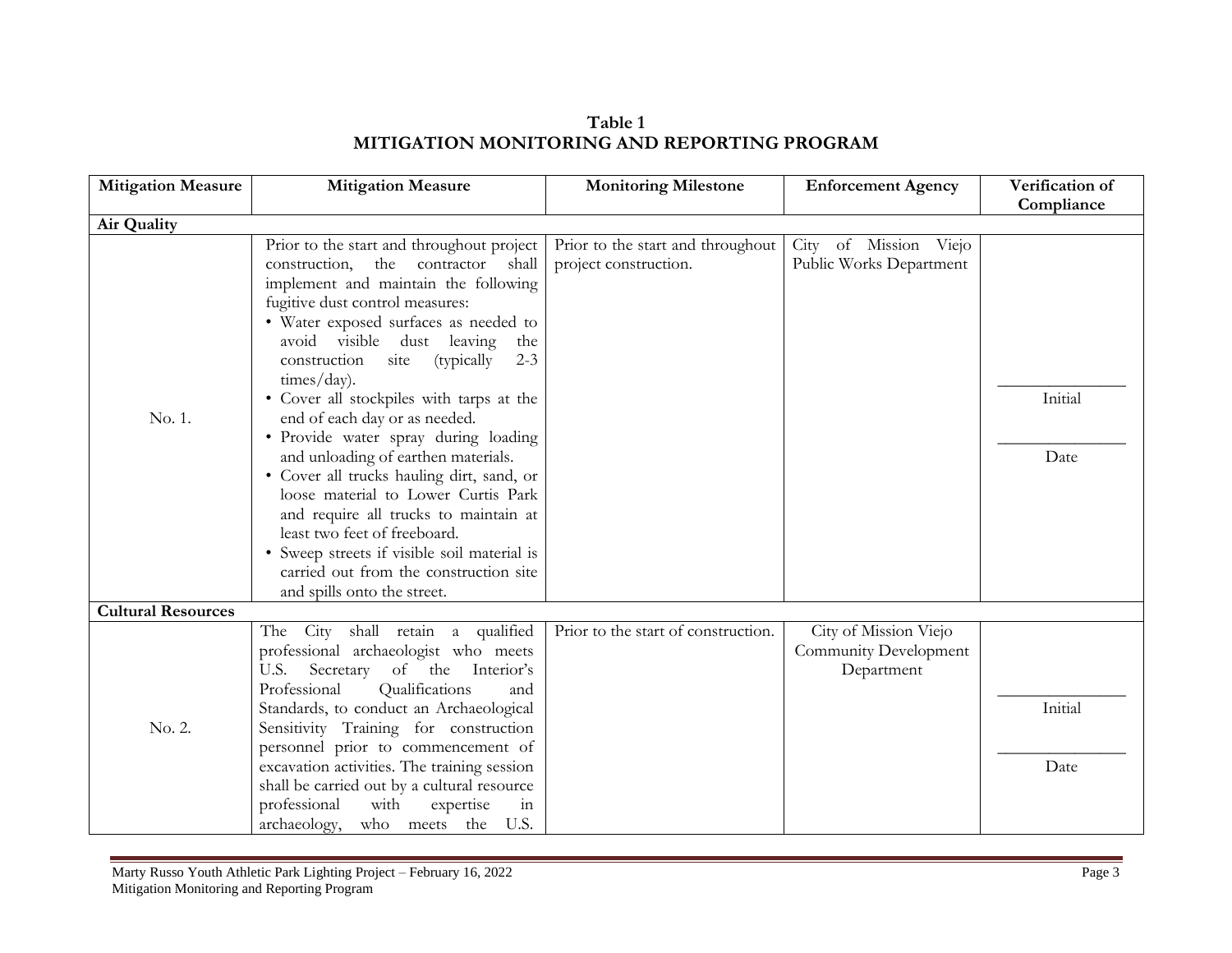| <b>Mitigation Measure</b> | <b>Mitigation Measure</b>                    | <b>Monitoring Milestone</b>   | <b>Enforcement Agency</b> | Verification of |
|---------------------------|----------------------------------------------|-------------------------------|---------------------------|-----------------|
|                           |                                              |                               |                           | Compliance      |
|                           | Secretary of the Interior's Professional     |                               |                           |                 |
|                           | Qualifications and Standards.<br>The         |                               |                           |                 |
|                           | training session shall include a handout     |                               |                           |                 |
|                           | and focus on how to identify                 |                               |                           |                 |
|                           | archaeological resources that may be         |                               |                           |                 |
|                           | encountered<br>during<br>earthmoving         |                               |                           |                 |
|                           | activities and the procedures to be          |                               |                           |                 |
|                           | followed in such an event, the duties of     |                               |                           |                 |
|                           | archaeological monitors, and the general     |                               |                           |                 |
|                           | qualified<br>professional<br>steps<br>a      |                               |                           |                 |
|                           | archaeologist would follow in conducting     |                               |                           |                 |
|                           | a salvage investigation if one is necessary. |                               |                           |                 |
|                           | the event that archaeological<br>In          | On-going during construction. | City of Mission Viejo     |                 |
|                           | resources are unearthed during ground-       |                               | Community Development     |                 |
|                           | disturbing activities, ground-disturbing     |                               | Department                |                 |
|                           | activities shall be halted or diverted away  |                               |                           |                 |
|                           | from the vicinity of the find so that the    |                               |                           |                 |
|                           | find can be evaluated. A buffer area of      |                               |                           |                 |
|                           | at least 20 feet shall be established        |                               |                           |                 |
|                           | around the find where construction           |                               |                           |                 |
|                           | activities shall not be allowed to continue  |                               |                           |                 |
|                           | until a qualified archaeologist has          |                               |                           |                 |
|                           | examined the newly discovered artifact(s)    |                               |                           | Initial         |
| No. 3.                    | and has evaluated the area of the find.      |                               |                           |                 |
|                           | Work shall be allowed to continue            |                               |                           |                 |
|                           | outside of the buffer area.<br>All           |                               |                           | Date            |
|                           | archaeological resources unearthed by        |                               |                           |                 |
|                           | project construction activities shall be     |                               |                           |                 |
|                           | evaluated by a qualified professional        |                               |                           |                 |
|                           | archaeologist, who meets the U.S.            |                               |                           |                 |
|                           | Secretary of the Interior's Professional     |                               |                           |                 |
|                           | Qualifications and Standards. Should the     |                               |                           |                 |
|                           | newly discovered artifacts be determined     |                               |                           |                 |
|                           | to be prehistoric, Native American           |                               |                           |                 |
|                           | Tribes/Individuals shall be contacted        |                               |                           |                 |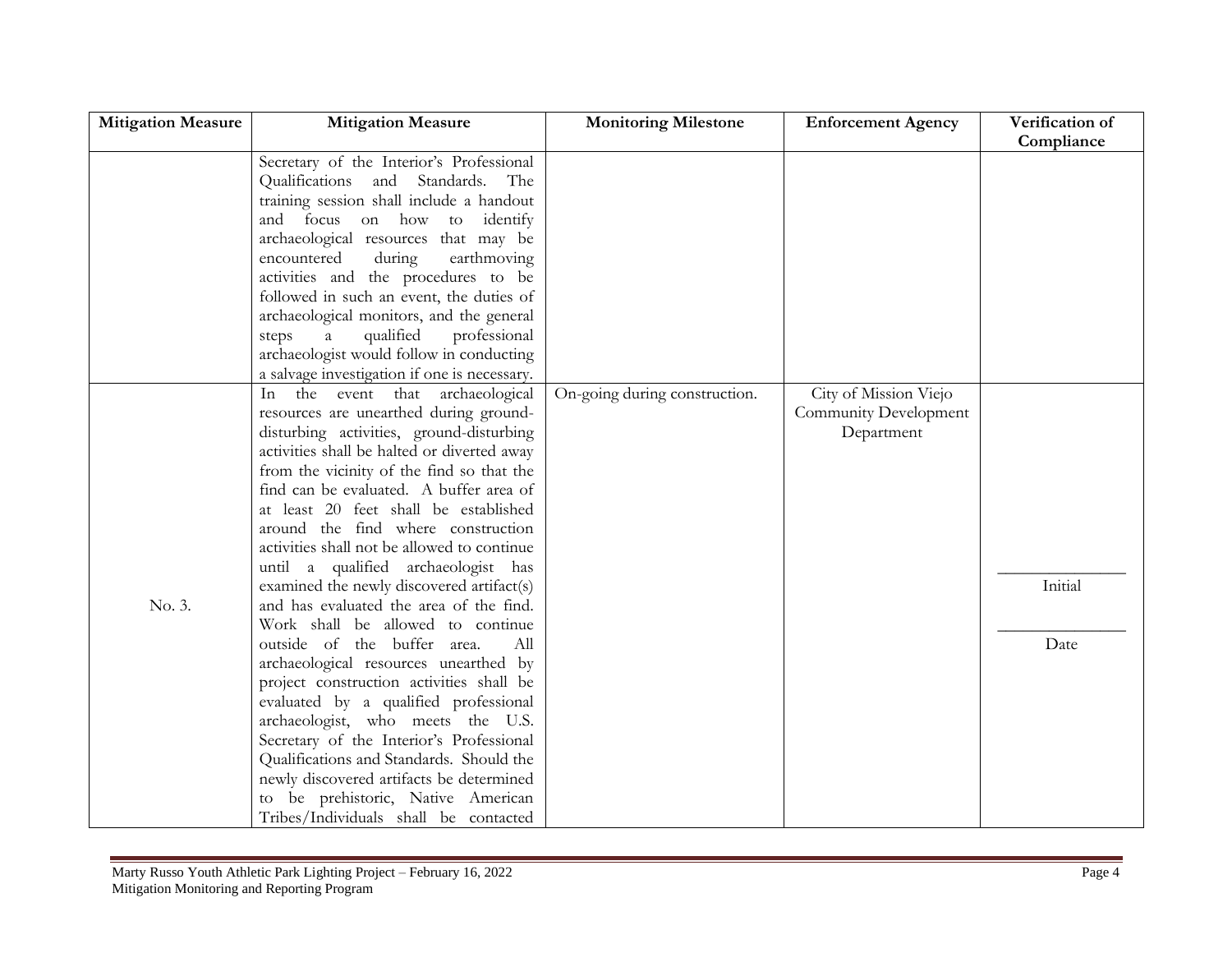| <b>Mitigation Measure</b> | <b>Mitigation Measure</b>                   | <b>Monitoring Milestone</b>   | <b>Enforcement Agency</b> | Verification of |
|---------------------------|---------------------------------------------|-------------------------------|---------------------------|-----------------|
|                           |                                             |                               |                           | Compliance      |
|                           | and consulted, and Native American          |                               |                           |                 |
|                           | construction monitoring<br>shall<br>be      |                               |                           |                 |
|                           | initiated. The City shall coordinate with   |                               |                           |                 |
|                           | the archaeologist to develop<br>an          |                               |                           |                 |
|                           | appropriate treatment plan for the          |                               |                           |                 |
|                           | resources. The plan may include             |                               |                           |                 |
|                           | implementation of archaeological data       |                               |                           |                 |
|                           | address<br>recovery<br>excavations<br>to    |                               |                           |                 |
|                           | treatment of the resource along with        |                               |                           |                 |
|                           | subsequent laboratory processing and        |                               |                           |                 |
|                           | analysis.                                   |                               |                           |                 |
|                           | The City shall retain a qualified           | On-going during construction. | City of Mission Viejo     |                 |
|                           | professional archaeologist, who meets       |                               | Community Development     |                 |
|                           | the U.S. Secretary of the Interior's        |                               | Department                |                 |
|                           | Professional<br>Qualifications<br>and       |                               |                           |                 |
|                           | conduct<br>Standards<br>periodic<br>to      |                               |                           |                 |
|                           | Archaeological Spot Checks beginning at     |                               |                           |                 |
|                           | depths below 2' feet to determine if        |                               |                           |                 |
|                           | construction excavations have exposed       |                               |                           |                 |
|                           | or have a high probability to expose        |                               |                           |                 |
|                           | archaeological resources. After the initial |                               |                           |                 |
|                           | Archaeological Spot Check, further          |                               |                           | Initial         |
| No. 4.                    | periodic checks shall be conducted at the   |                               |                           |                 |
|                           | discretion of the qualified archaeologist.  |                               |                           |                 |
|                           | If the qualified archaeologist determines   |                               |                           | Date            |
|                           | that construction excavations have          |                               |                           |                 |
|                           | exposed or have a high probability to       |                               |                           |                 |
|                           | archaeological<br>artifacts<br>expose       |                               |                           |                 |
|                           | construction<br>monitoring<br>for           |                               |                           |                 |
|                           | Archaeological Resources shall<br>be        |                               |                           |                 |
|                           | required. The project developer shall       |                               |                           |                 |
|                           | retain a qualified archaeological monitor,  |                               |                           |                 |
|                           | who will work under the guidance and        |                               |                           |                 |
|                           | direction of a professional archaeologist,  |                               |                           |                 |
|                           | who meets the qualifications set forth by   |                               |                           |                 |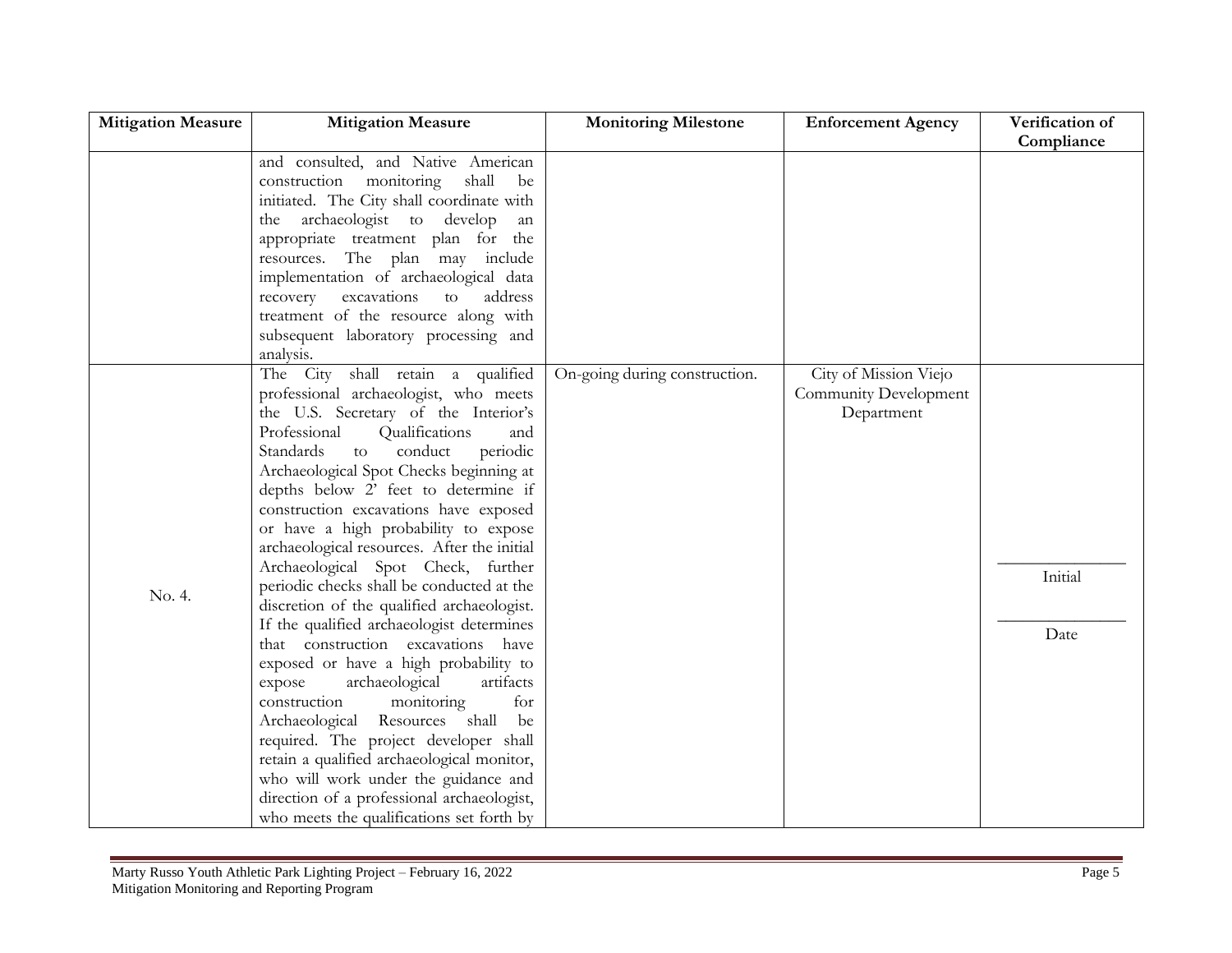| <b>Mitigation Measure</b> | <b>Mitigation Measure</b>                  | <b>Monitoring Milestone</b> | <b>Enforcement Agency</b> | Verification of |
|---------------------------|--------------------------------------------|-----------------------------|---------------------------|-----------------|
|                           |                                            |                             |                           | Compliance      |
|                           | the U.S. Secretary of the Interior's       |                             |                           |                 |
|                           | Professional<br>Qualifications<br>and      |                             |                           |                 |
|                           | Standards. The archaeological monitor      |                             |                           |                 |
|                           | shall be present during all construction   |                             |                           |                 |
|                           | excavations (e.g., grading, trenching, or  |                             |                           |                 |
|                           | clearing/grubbing) into non-fill younger   |                             |                           |                 |
|                           | Pleistocene alluvial sediments. Multiple   |                             |                           |                 |
|                           | earth-moving construction activities may   |                             |                           |                 |
|                           | require multiple archaeological monitors.  |                             |                           |                 |
|                           | The frequency of monitoring shall be       |                             |                           |                 |
|                           | based on the rate of excavation and        |                             |                           |                 |
|                           | grading activities, proximity to known     |                             |                           |                 |
|                           | archaeological resources, the materials    |                             |                           |                 |
|                           | being excavated (native versus artificial  |                             |                           |                 |
|                           | fill soils), and the depth of excavation,  |                             |                           |                 |
|                           | and if found, the abundance and type of    |                             |                           |                 |
|                           | archaeological resources encountered.      |                             |                           |                 |
|                           | Full-time monitoring can be reduced to     |                             |                           |                 |
|                           | part-time inspections if determined        |                             |                           |                 |
|                           | adequate by the project archaeologist.     |                             |                           |                 |
|                           | The archaeological monitor, under the      | completion<br>of<br>Upon    | City of Mission Viejo     |                 |
|                           | direction of a qualified professional      | construction.               | Community Development     |                 |
|                           | archaeologist who meets the U.S.           |                             | Department                |                 |
|                           | Secretary of the Interior's Professional   |                             |                           |                 |
|                           | Qualifications and Standards, shall        |                             |                           |                 |
|                           | prepare a final report at the conclusion   |                             |                           |                 |
|                           | of archaeological monitoring.<br>The       |                             |                           | Initial         |
| No. 5.                    | report shall be submitted to the City, the |                             |                           |                 |
|                           | South Central Costal Information Center    |                             |                           |                 |
|                           | and representatives of other appropriate   |                             |                           | Date            |
|                           | or concerned agencies to signify the       |                             |                           |                 |
|                           | satisfactory completion of the project     |                             |                           |                 |
|                           | and required mitigation measures. The      |                             |                           |                 |
|                           | report shall include a description of      |                             |                           |                 |
|                           | resources unearthed, if any, evaluation of |                             |                           |                 |